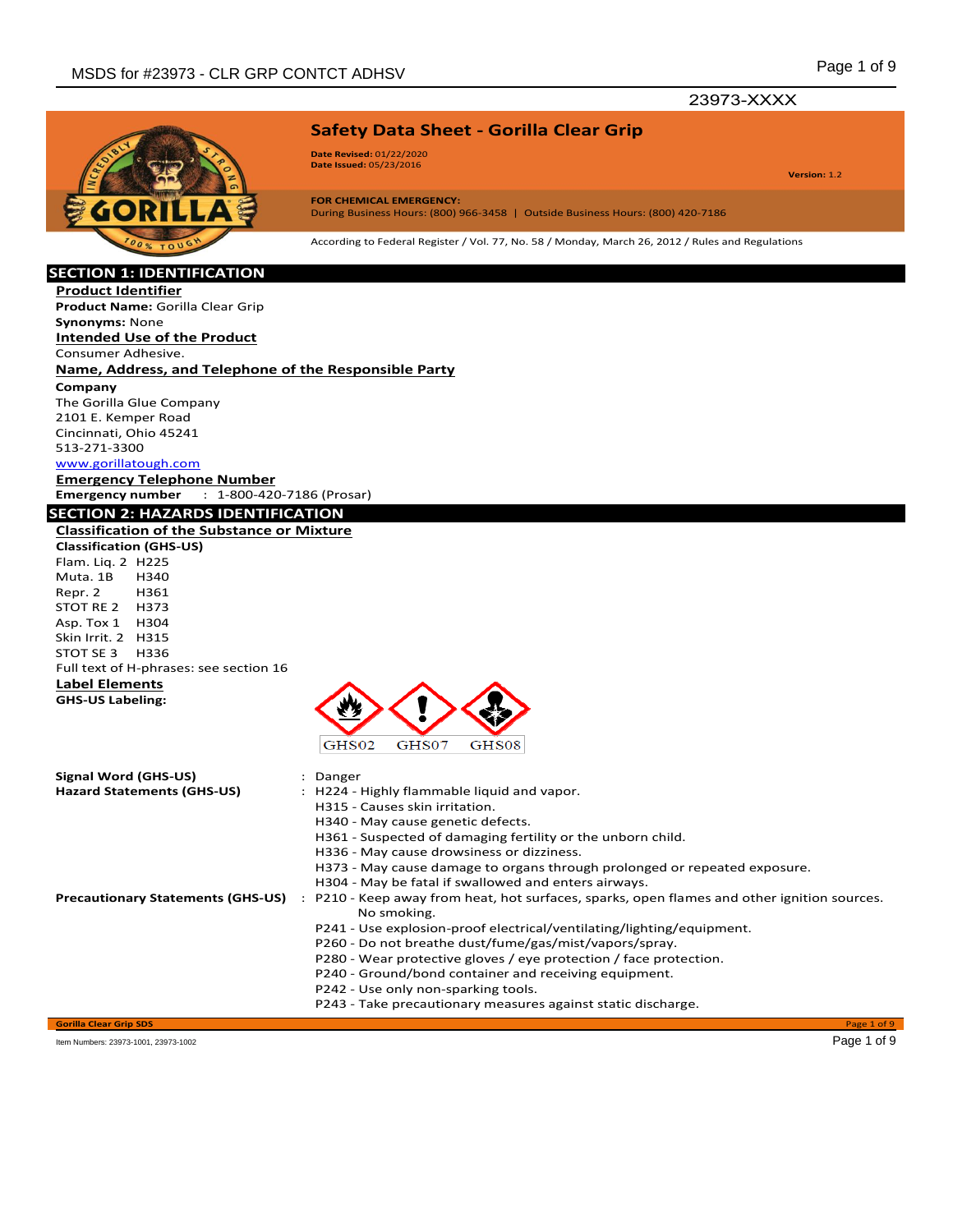

#### **Other Hazards**

**Other Hazards:** Not available **Unknown Acute Toxicity (GHS-US)** Not available

# **SECTION 3: COMPOSITION/INFORMATION ON INGREDIENTS**

| Mixture |  |
|---------|--|
|---------|--|

| <b>Name</b>                               | <b>Product Identifier</b> | % (w/w) | <b>Classification (GHS-US)</b>          |
|-------------------------------------------|---------------------------|---------|-----------------------------------------|
| Toluene                                   | (CAS No) 108-88-3         | 25-50   | Flam. Lig. 2, H225                      |
|                                           |                           |         | Skin Irrit. 2, H315                     |
|                                           |                           |         | Repr. 2, H361                           |
|                                           |                           |         | STOT SE 3, Central nervous system, H336 |
|                                           |                           |         | <b>STOT RE 2, H373</b>                  |
|                                           |                           |         | Asp. Tox 1, H304                        |
|                                           |                           |         | Acute Aguatic Tox 2, H401               |
| Solvent naphtha (petroleum), light aliph. | (CAS No) 64742-89-8       | $10-25$ | May be fatal if swallowed and enters    |
| (VM&P)                                    |                           |         | airways, H304                           |
|                                           |                           |         | May cause cancer, H350                  |
|                                           |                           |         | May cause genetic defects, H340         |

#### Full text of H-phrases: see section 16 **SECTION 4: FIRST AID MEASURES**

# **Description of First Aid Measures**

**General:** Never give anything by mouth to an unconscious person. If you feel unwell, seek medical advice (show the label if possible). **Inhalation:** Using proper respiratory protection, immediately move the exposed person to fresh air. Seek medical attention immediately.

**Skin Contact:** Remove contaminated clothing. Gently wash with plenty of soap and water followed by rinsing with water for at least 15 minutes. Call a POISON CENTER or doctor/physician if you feel unwell. Wash contaminated clothing before reuse.

**Eye Contact:** Rinse cautiously with water for at least 15 minutes. Remove contact lenses, if present and easy to do. Continue rinsing. Obtain medical attention.

**Gorilla Clear Grip SDS** Page 2 of 9

**Ingestion:** Rinse mouth. Do not induce vomiting. Immediately call a POISON CENTER or doctor/physician.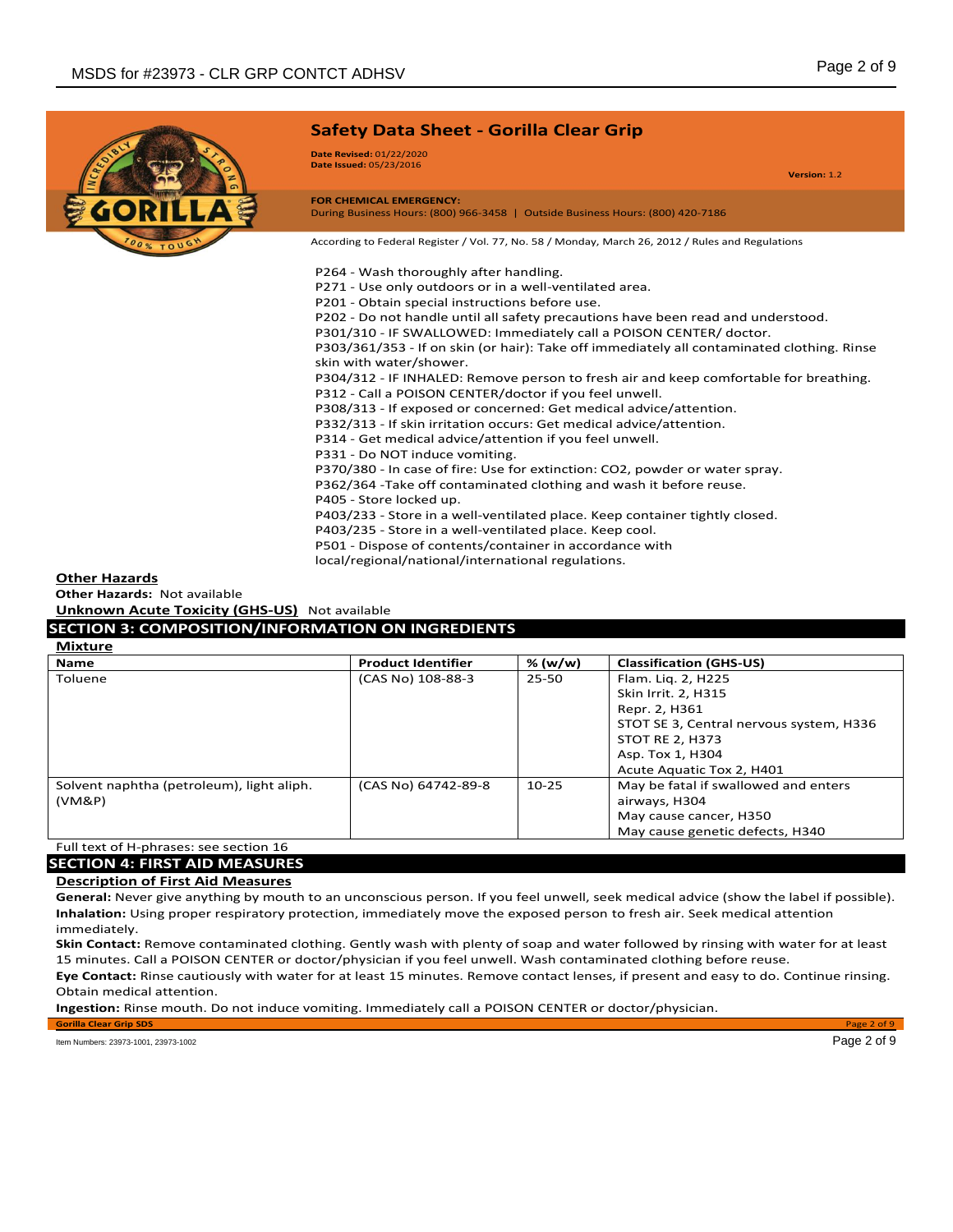

**Date Revised:** 01/22/2020 **Date Issued:** 05/23/2016

**Version:** 1.2

**FOR CHEMICAL EMERGENCY:** During Business Hours: (800) 966-3458 | Outside Business Hours: (800) 420-7186

According to Federal Register / Vol. 77, No. 58 / Monday, March 26, 2012 / Rules and Regulations

## **Most Important Symptoms and Effects both Acute and Delayed**

**General:** Irritation to eyes. May cause genetic defects. Suspected of damaging fertility or the unborn child. May cause drowsiness or dizziness. May cause damage to organs through prolonged or repeated exposure. May be fatal if swallowed and enters airways. **Inhalation:** May be fatal if it enters airways.

**Skin Contact:** Causes skin irritation.

**Eye Contact:** Contact may cause irritation.

**Ingestion:** May be fatal if swallowed.

**Chronic Symptoms:** May cause damage to organs through prolonged or repeated exposure.

**Indication of Any Immediate Medical Attention and Special Treatment Needed**

If medical advice is needed, have product container or label at hand.

## **SECTION 5: FIRE-FIGHTING MEASURES**

#### **Extinguishing Media**

**Suitable Extinguishing Media:** Carbon dioxide, dry powder, or water spray.

**Unsuitable Extinguishing Media:** Do not use a heavy water stream. Use of heavy stream of water may spread fire.

## **Special Hazards Arising From the Substance or Mixture**

**Fire Hazard:** Flammable.

**Explosion Hazard:** Product is not explosive.

**Reactivity:** Not available.

#### **Advice for Firefighters**

**Precautionary Measures Fire:** Exercise caution when fighting any chemical fire.

**Firefighting Instructions:** Do not allow run-off from fire fighting to enter drains or water courses.

**Protection During Firefighting:** Do not enter fire area without proper protective equipment, including respiratory protection. **Hazardous Combustion Products**: Carbon oxides (CO, CO2).

**Reference to Other Sections**

Refer to section 9 for flammability properties.

## **SECTION 6: ACCIDENTAL RELEASE MEASURES**

## **Personal Precautions, Protective Equipment and Emergency Procedures**

**General Measures:** Do not get in eyes, on skin, or on clothing.

**For Non-Emergency Personnel**

**Protective Equipment:** Use appropriate personal protection equipment (PPE).

**Emergency Procedures:** Evacuate unnecessary personnel.

#### **For Emergency Personnel**

**Protective Equipment:** Equip cleanup crew with proper protection.

**Emergency Procedures:** Upon arrival at the scene, a first responder is expected to recognize the presence of dangerous goods, protect oneself and the public, secure the area, and call for the assistance of trained personnel as soon as conditions permit.

#### **Environmental Precautions**

Prevent entry to sewers and public waters.

## **Methods and Material for Containment and Cleaning Up**

**For Containment:** Absorb and/or contain spill with inert material, then place in suitable container.

**Methods for Cleaning Up:** Remove mechanically; cover remainders with wet absorbent material (e. g. sand, earth, sawdust). Clean up spills immediately and dispose of waste safely.

## **Reference to Other Sections**

See heading 8, Exposure Controls and Personal Protection. Concerning disposal elimination after cleaning, see item 13.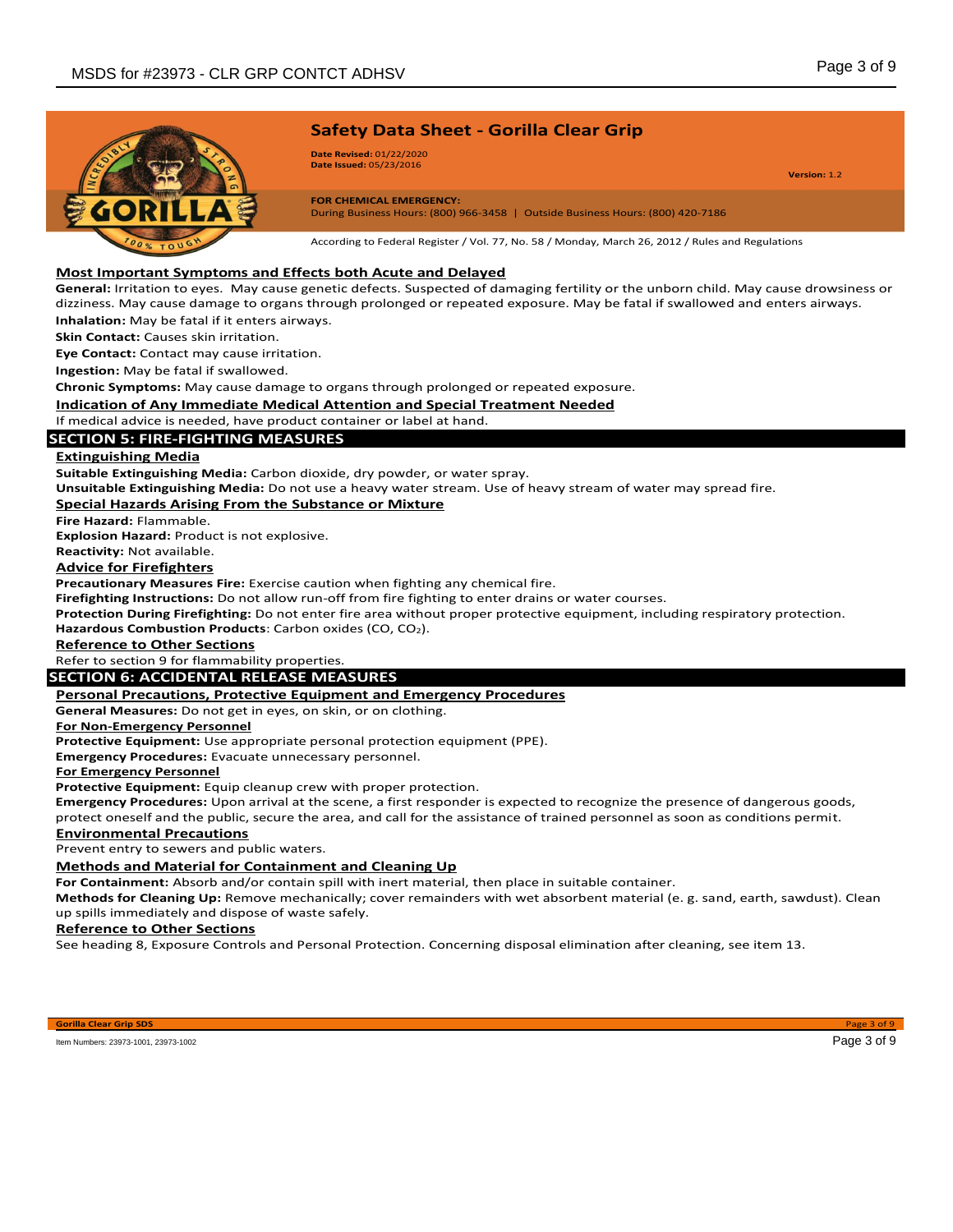

**Date Revised:** 01/22/2020 **Date Issued:** 05/23/2016

**Version:** 1.2

**FOR CHEMICAL EMERGENCY:** During Business Hours: (800) 966-3458 | Outside Business Hours: (800) 420-7186

According to Federal Register / Vol. 77, No. 58 / Monday, March 26, 2012 / Rules and Regulations

# **SECTION 7: HANDLING AND STORAGE**

# **Precautions for Safe Handling**

**Additional Hazards When Processed:** Avoid prolonged or repeated contact with skin. Avoid contact with eyes. Wash throughly after handling. Ensure good ventialtion/exhaustion at the workplace. Avoid breathing vapors. Prevent formation of aerosols. Keep container closed when not in use. Keep ignition sources away. DO NOT SMOKE. Protect against electrostatic charges.

**Hygiene Measures:** Handle in accordance with good industrial hygiene and safety procedures. Wash hands and other exposed areas with mild soap and water before eating, drinking, or smoking and again when leaving work.

## **Conditions for Safe Storage, Including Any Incompatibilities**

**Storage Conditions:** Store in a dry, cool and well-ventilated place – keep away from heat. Store away from incompatible materials. Keep out of reach of children and animals.

**Incompatible Materials:** Strong oxidizers.

# **Specific End Use(s)**

#### Consumer Adhesive **SECTION 8: EXPOSURE CONTROLS/PERSONAL PROTECTION**

## **Control Parameters**

For substances listed in section 3 that are not listed here, there are no established Exposure limits from the manufacturer, supplier, importer, or the appropriate advisory agency including: ACGIH (TLV), NIOSH (REL), OSHA (PEL), Canadian provincial governments, or the Mexican government.

| Toluene (108-88-3)                 |                                             |                                      |
|------------------------------------|---------------------------------------------|--------------------------------------|
| <b>USA ACGIH</b>                   | <b>ACGIH - TWA</b>                          | 20 ppm                               |
| <b>USA ACGIH</b>                   | <b>ACGIH - STEL</b>                         | 20 ppm                               |
| <b>USA OSHA</b>                    | <b>OSHA PEL - TWA</b>                       | $200$ ppm                            |
| <b>USA OSHA</b>                    | <b>OSHA PEL - STEL</b>                      | 500 ppm 10-min peak per 8 hour shift |
| <b>USA OSHA</b>                    | OSHA PEL - Ceiling                          | 300 ppm                              |
| <b>NIOSH REL</b>                   | <b>TWA</b>                                  | $100$ ppm<br>375 mg/m3               |
| <b>NIOSH REL</b>                   | <b>ST</b>                                   | 150 ppm<br>560 mg/m3                 |
| <b>Alberta</b>                     | Occupational Exposure Limits - TWA          | 50 ppm TWA; 188 mg/m3                |
| <b>British Columbia</b>            | Occupational Exposure Limits - TWA          | 20 ppm                               |
| Manitoba                           | Occupational Exposure Limits - TWA          | 20 ppm                               |
| <b>New Brunswick</b>               | Occupational Exposure Limits - TWA          | 50 ppm TWA; 188 mg/m3                |
| <b>Newfoundland &amp; Labrador</b> | Occupational Exposure Limits - TWA          | 20 ppm                               |
| <b>Northwest Territories</b>       | <b>Occupational Exposure Limits - STEL</b>  | 60 ppm STEL                          |
| <b>Northwest Territories</b>       | Occupational Exposure Limits - TWA          | 50 ppm                               |
| <b>Nova Scotia</b>                 | Occupational Exposure Limits - TWA          | 20 ppm                               |
| <b>Nunavut</b>                     | <b>Occupational Exposure Limits - STEL</b>  | 150 ppm STEL; 560 mg/m3 STEL         |
| <b>Nunavut</b>                     | Occupational Exposure Limits - TWA          | 100 ppm TWA; 375 mg/m3 TWA           |
| Ontario                            | Occupational Exposure Limits - TWA          | 20 ppm                               |
| <b>Prince Edward</b>               | Occupational Exposure Limits - TWA          | 20 ppm                               |
| <b>Quebec</b>                      | <b>Occupational Exposure Limits - TWAEV</b> | 50 ppm TWAEV; 188 mg/m3 TWAEV        |
| Saskatchewan                       | <b>Occupational Exposure Limits - STEL</b>  | 60 ppm STEL                          |
| Saskatchewan                       | Occupational Exposure Limits - TWA          | 50 ppm TWA                           |
| Yukon                              | <b>Occupational Exposure Limits - STEL</b>  | 150 ppm STEL; 560 mg/m3 STEL         |
| Yukon                              | Occupational Exposure Limits - TWA          | 100 ppm TWA; 375 mg/m3 TWA           |

**Gorilla Clear Grip SDS** Page 4 of 9

Item Numbers: 23973-1001, 23973-1002 Page 4 of 9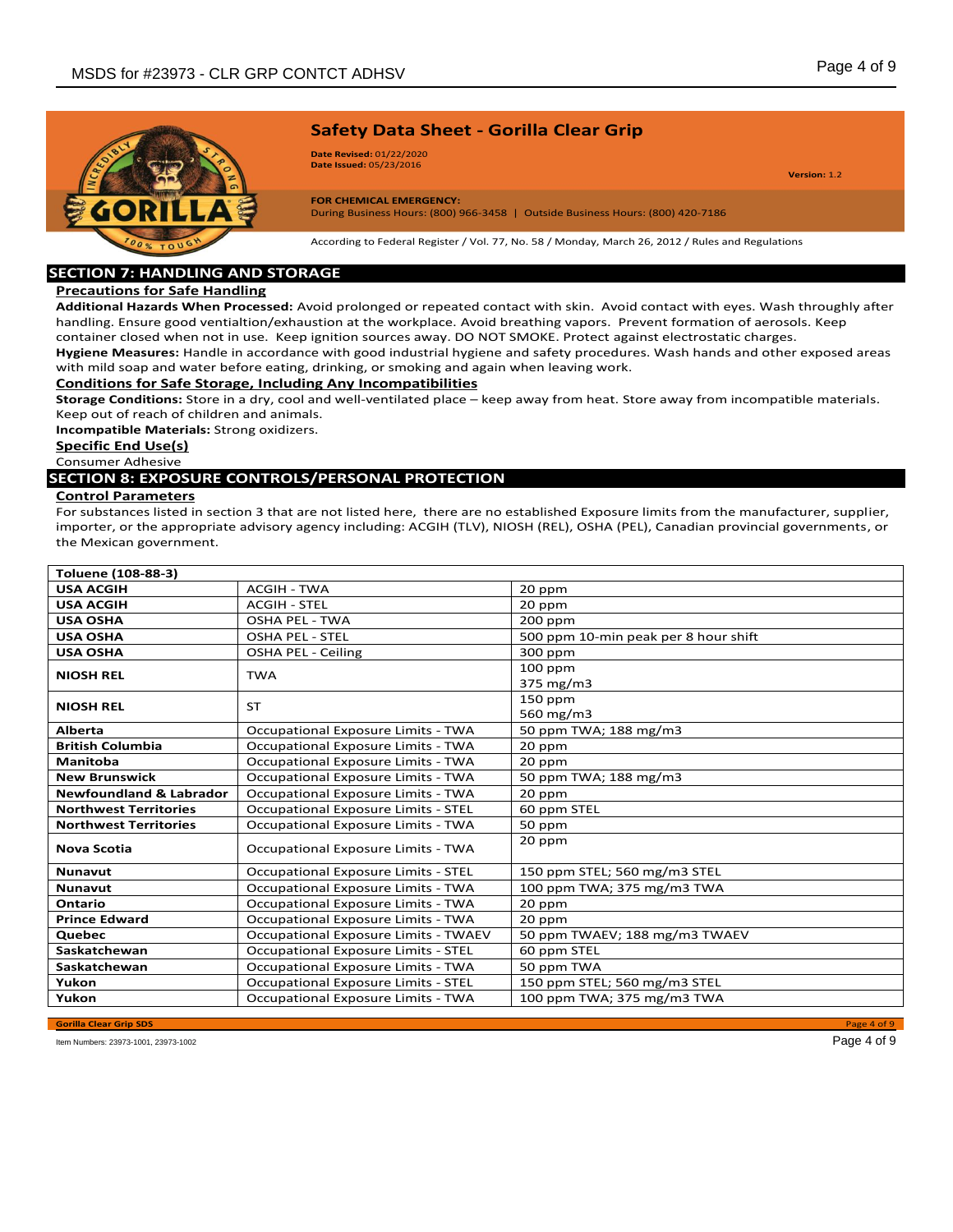

| .                                                                                                                               |  |
|---------------------------------------------------------------------------------------------------------------------------------|--|
|                                                                                                                                 |  |
| <b>Exposure Controls</b>                                                                                                        |  |
| Appropriate Engineering Controls: Emergency eye wash fountains and safety showers should be available in the immediate vicinity |  |

of any potential exposure. Provide sufficient ventilation to keep vapors below permissible exposure limit. Ensure all national/local regulations are observed.

**Personal Protective Equipment:** Protective clothing. Safety glasses. Gloves. Insufficient ventilation: wear respiratory protection.



**Materials for Protective Clothing:** Chemically resistant materials and fabrics.

**Hand Protection:** Wear chemically resistant protective gloves.

**Eye Protection:** Chemical goggles or safety glasses.

**Skin and Body Protection:** Wear suitable protective clothing.

**Respiratory Protection:** Use a NIOSH-approved respirator or self-contained breathing apparatus whenever exposure may exceed established Occupational Exposure Limits.

**Other Information:** When using, do not eat, drink or smoke.

## **SECTION 9: PHYSICAL AND CHEMICAL PROPERTIES**

| <b>Information on Basic Physical and Chemical Properties</b> |                      |                                         |
|--------------------------------------------------------------|----------------------|-----------------------------------------|
| <b>Physical State</b>                                        |                      | Liguid                                  |
| Appearance                                                   | $\ddot{\phantom{a}}$ | Not available                           |
| Odor                                                         |                      | Characteristic                          |
| <b>Odor Threshold</b>                                        |                      | Not available                           |
| рH                                                           |                      | Not available                           |
| <b>Evaporation Rate</b>                                      |                      | Not available                           |
| <b>Melting Point</b>                                         |                      | Not available                           |
| <b>Freezing Point</b>                                        |                      | Not available                           |
| <b>Boiling Point</b>                                         |                      | 110 °C (230 °F)                         |
| <b>Flash Point</b>                                           |                      | 4 °C (39 °F)                            |
| <b>Auto-ignition Temperature</b>                             |                      | Product is not self-igniting            |
| <b>Decomposition Temperature</b>                             |                      | Not available                           |
| Flammability (solid, gas)                                    |                      | Not available                           |
| <b>Lower Flammable Limit</b>                                 |                      | 1.2 Vol %                               |
| <b>Upper Flammable Limit</b>                                 | ÷                    | 7.0 Vol %                               |
| <b>Vapor Pressure</b>                                        | $\ddot{\phantom{0}}$ | Not available                           |
| <b>Relative Vapor Density at 20 °C</b>                       | $\ddot{\phantom{a}}$ | 29 hPa (22 mm Hg)                       |
| <b>Relative Density</b>                                      |                      | Not available                           |
| <b>Density</b>                                               | $\ddot{\phantom{a}}$ | Not available                           |
| <b>Specific Gravity</b>                                      | $\ddot{\phantom{0}}$ | 0.883 g/cm <sup>3</sup> (7.369 lbs/gal) |
| Solubility                                                   |                      | Not miscible or difficult to mix        |
| <b>Partition Coefficient: N-Octanol/Water</b>                |                      | Not available                           |
| <b>Viscosity</b>                                             |                      | Not available                           |
| <b>Explosion Data - Sensitivity to Mechanical Impact</b>     |                      | Not available                           |

Item Numbers: 23973-1001, 23973-1002 Page 5 of 9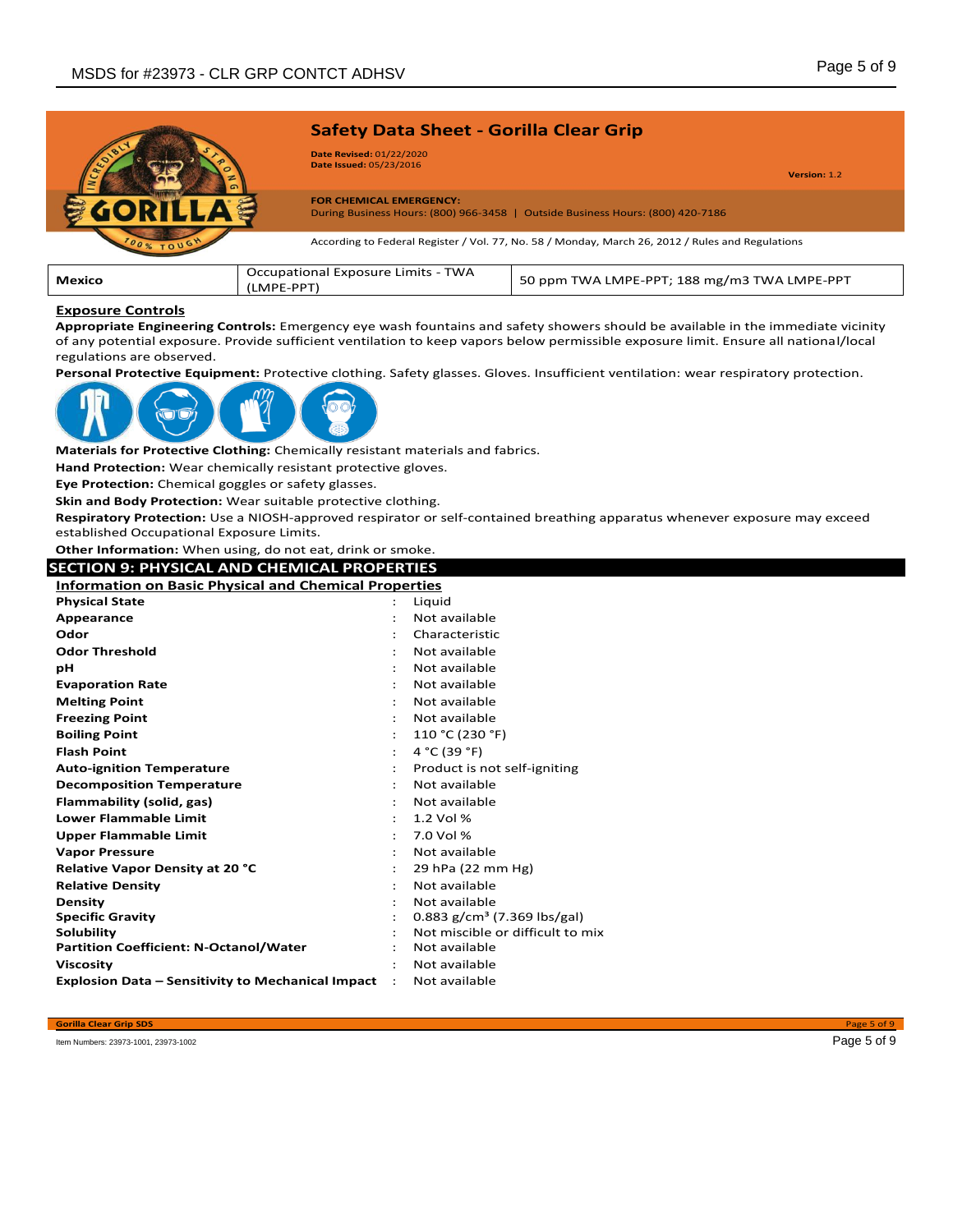

**Explosion Data – Sensitivity to Static Discharge** : Not available

## **SECTION 10: STABILITY AND REACTIVITY**

**Reactivity:** No further relevant information available.

**Chemical Stability:** No further relevant information available.

**Possibility of Hazardous Reactions:** not reactive, as supplied.

**Conditions to Avoid:** Heat, flames, sparks, hot surfaces, ignition sources.

**Incompatible Materials:** Reacts with oxidizing agents.

**Hazardous Decomposition Products:** Under normal conditions of storage and use, hazardous decomposition products should not

be produced.

# **SECTION 11: TOXICOLOGICAL INFORMATION**

**Information on Toxicological Effects** 

**Acute Toxicity:** 

**LD50 and LC50 Data:**

| -------------------          |              |
|------------------------------|--------------|
| Toluene (108-88-3)           |              |
| <b>LD50 Oral Rat</b>         | 5000 mg/kg   |
| LD50 Dermal Rabbit           | 12124 mg/kg  |
| <b>LC50 Inhalation Mouse</b> | 5320 mg/l/4h |

**Skin Corrosion/Irritation:** Irritant to skin and mucous membranes.

**Serious Eye Damage/Irritation:** May irritate the eye. Vapors may be irritating to the eyes.

**Respiratory or Skin Sensitization:** No sensitizing effects known.

**Germ Cell Mutagenicity:** Not available

**Teratogenicity:** Not available

**Carcinogenicity:**

**IARC (International Agency for Research on Cancer)**

**Toluene (108-88-3)** 3

**NTP (National Toxicology Program)**

None of the ingredients is listed.

#### **OSHA-Ca (Occupational Safety & Health Administration)**

None of the ingredients is listed.

## **SECTION 12: ECOLOGICAL INFORMATION**

**Toxicity**

**Aquatic toxicity:** No further relevant information available.

**Persistence and degradability:** No further relevant information available.

**Behavior in environmental systems:**

**Bioaccumulative potential:** No further relevant information available.

**Additional ecological information:**

**General notes:** At present there are no ecotoxicological assessments.

**Results of PBT and vPvB assessment**

**PBT:** Not applicable.

**vPvB:** Not applicable.

**Mobility in Soil** Not available

**Gorilla Clear Grip SDS** Page 6 of 9

Item Numbers: 23973-1001, 23973-1002 Page 6 of 9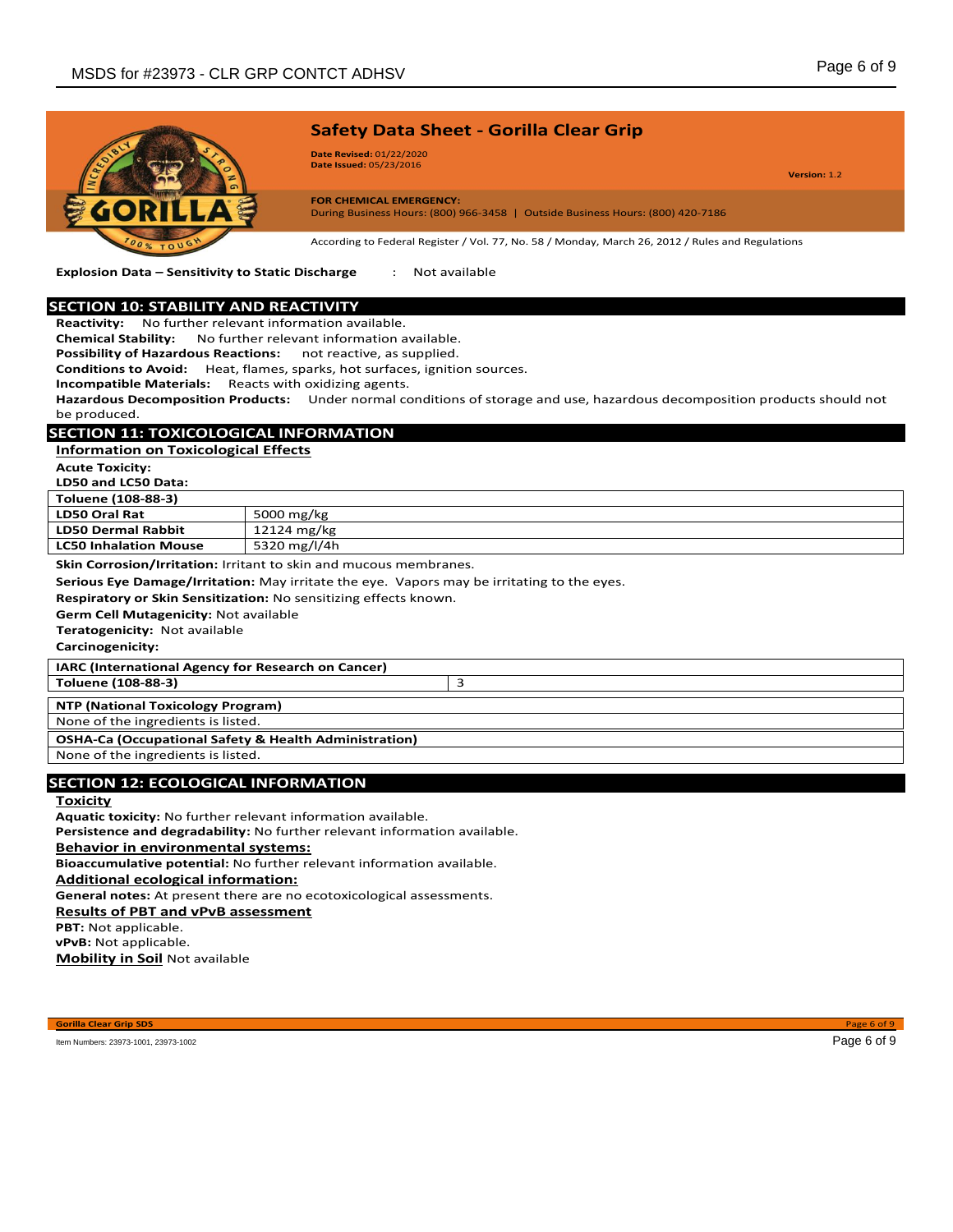

**Date Revised:** 01/22/2020 **Date Issued:** 05/23/2016

**Version:** 1.2

**FOR CHEMICAL EMERGENCY:** During Business Hours: (800) 966-3458 | Outside Business Hours: (800) 420-7186

According to Federal Register / Vol. 77, No. 58 / Monday, March 26, 2012 / Rules and Regulations

**Other Adverse Effects**

**Other Information:** No further relevant information available.

## **SECTION 13: DISPOSAL CONSIDERATIONS**

**Sewage Disposal Recommendations:** Do not dispose of waste into sewer.

**Waste Disposal Recommendations:** Dispose of waste material in accordance with all local, regional, national, provincial, territorial and international regulations.

**FLAMMABLE** 

**FLAMMABLE** 

#### **SECTION 14: TRANSPORT INFORMATION In Accordance with DOT** UN/ID/NA number: UN 1133 Proper shipping name: Adhesives Class: 3 Packing group: II **FLAMMABLE** Labels: 3 Flammable Liquid ERG Code: 128 Environmental hazards: Not applicable Additional information: May be shipped as LTD. QTY. **In Accordance with IMDG** UN/ID/NA number: UN 1133<br>Proper shipping name: Adhesives Proper shipping name: Adhesive Class: 3 Class: 3<br>Packing group: 11 Packing group: **LAMMABLE** Labels: 3 Flammable Liquid ERG Code: 128 Environmental hazards: Not applicable Additional information: May be shipped as LTD. QTY. **In Accordance with IATA**<br>UN/ID/NA number: UN 1133  $UN/ID/NA$  number:

| UN/ID/NATIONIDEL.      | ככדד גוח           |
|------------------------|--------------------|
| Proper shipping name:  | Adhesives          |
| Class:                 | 3                  |
| Packing group:         | н                  |
| Labels:                | 3 Flammable Liquid |
| <b>ERG Code:</b>       | 128                |
| Environmental hazards: | Not applicable     |
|                        |                    |

## **In Accordance with TDG**

| UN/ID/NA number:        | <b>UN 1133</b>              |
|-------------------------|-----------------------------|
|                         |                             |
| Proper shipping name:   | Adhesives                   |
| Class:                  | 3                           |
| Packing group:          | н                           |
| Labels:                 | 3 Flammable Liquid          |
| <b>ERG Code:</b>        | 128                         |
| Environmental hazards:  | Not applicable              |
| Additional information: | May be shipped as LTD. QTY. |

## **Gorilla Clear Grip SDS** Page 7 of 9

Item Numbers: 23973-1001, 23973-1002 Page 7 of 9

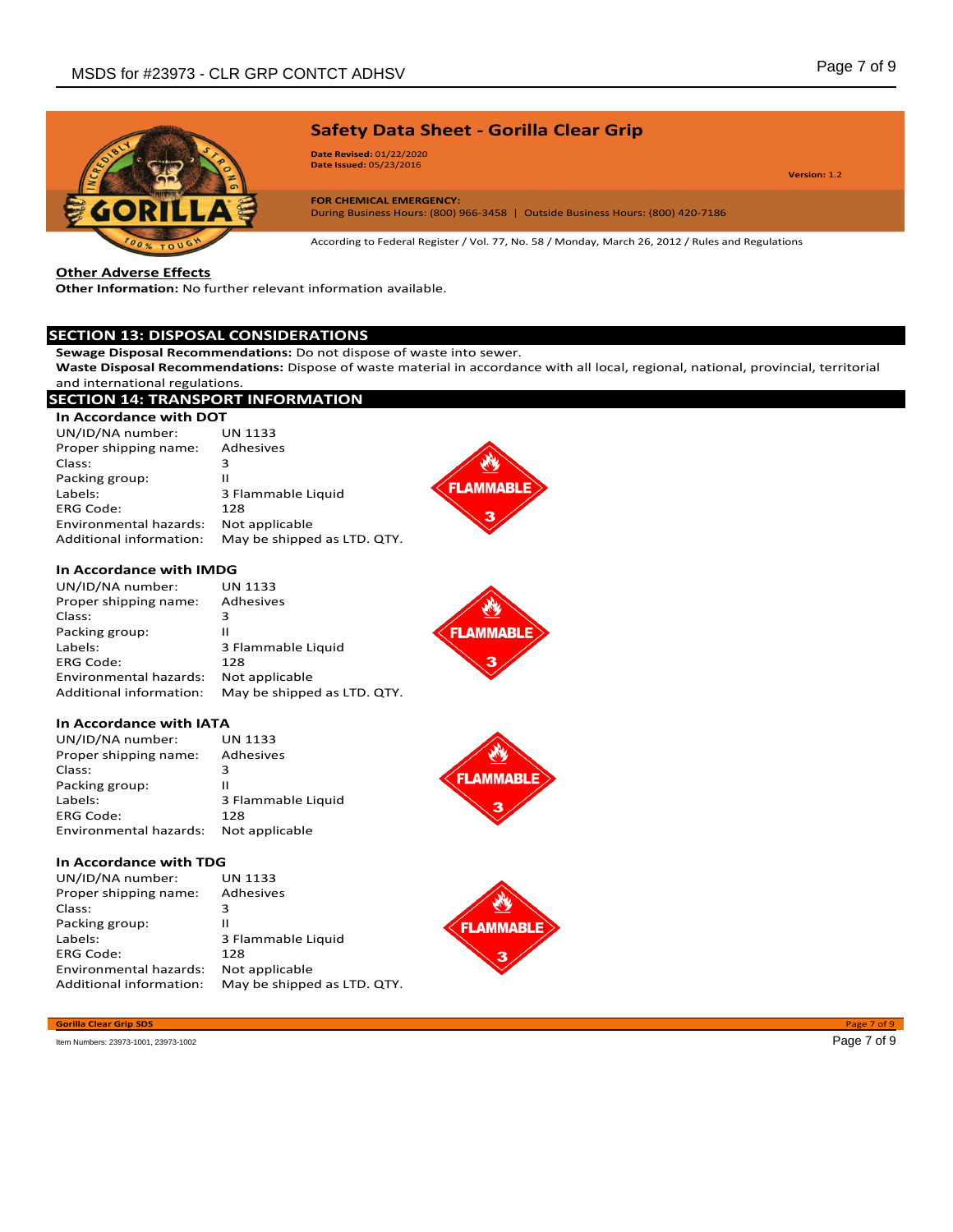

**Date Revised:** 01/22/2020 **Date Issued:** 05/23/2016

**Version:** 1.2

#### **FOR CHEMICAL EMERGENCY:** During Business Hours: (800) 966-3458 | Outside Business Hours: (800) 420-7186

According to Federal Register / Vol. 77, No. 58 / Monday, March 26, 2012 / Rules and Regulations

# **SECTION 15: REGULATORY INFORMATION US Federal Regulations**

| <b>Gorilla Clear Grip</b>                                                                                |                                 |  |
|----------------------------------------------------------------------------------------------------------|---------------------------------|--|
| <b>SARA Section 355 (extremely hazardous substances):</b>                                                | None of the ingredients listed. |  |
| <b>SARA Section 313</b>                                                                                  | 108-88-3 Toluene                |  |
| <b>TSCA (Toxic Substances Control Act):</b>                                                              |                                 |  |
| All components of this product are on the TSCA Inventory or are exempt from TSCA Inventory requirements. |                                 |  |
| <b>Proposition 65</b>                                                                                    |                                 |  |
| <b>Chemicals known to cause cancer:</b>                                                                  | None of the ingredients listed. |  |
| Chemicals known to cause reproductive toxicity:                                                          | 108-88-3 Toluene                |  |
| Chemicals known to cause developmental toxicity:                                                         | None of the ingredients listed. |  |

#### **US State Regulations**

| <b>State or local regulations</b>                        |                                    |
|----------------------------------------------------------|------------------------------------|
| <b>New Jersey Right-to-Know List:</b>                    | None of the ingredients is listed. |
| <b>New Jersey Special Hazardous Substance List:</b>      | None of the ingredients is listed. |
| Pennsylvania Right-to-Know List:                         | None of the ingredients is listed. |
| Pennsylvania Special Hazardous Substance List:           | None of the ingredients is listed. |
|                                                          |                                    |
| <b>Carcinogenicity categories</b>                        |                                    |
| <b>EPA (Environmental Protection Agency)</b>             | 108-88-3 Toluene                   |
| TLV (Threshold Limit Value established by ACGIH)         | 108-88-3 Toluene                   |
| <b>MAK (German Maximum Workplace Concentration)</b>      | None of the ingredients is listed. |
| NIOSH-Ca (National Institute for Occupational Safety and | None of the ingredients is listed. |
| Health)                                                  |                                    |

#### **National regulations:**

*·* **Water hazard class:** Water hazard class 2 (Self-assessment): hazardous for water.

*·* Chemical safety assessment: A Chemical Safety Assessment has not been carried out.

## **Canadian Regulations**

| <b>Gorilla Clear Grip</b>   |                                                                               |
|-----------------------------|-------------------------------------------------------------------------------|
| <b>WHMIS Classification</b> | Class B Division 2 - Flammable Liquids: Flashpoint of <37.8° C (100° F)       |
|                             | Class D Division 2 Subdivision B - Toxic material causing other toxic effects |
|                             |                                                                               |

# **(DSL) Canada Domestic Substance List**

All components of this product are on the DSL (Canada Domestic Substance list) or are exempt from DSL requirements.

This product has been classified in accordance with the hazard criteria of the Controlled Products Regulations (CPR) and the SDS contains all of the information required by CPR.

**Gorilla Clear Grip SDS** Page 8 of 9

Item Numbers: 23973-1001, 23973-1002 Page 8 of 9